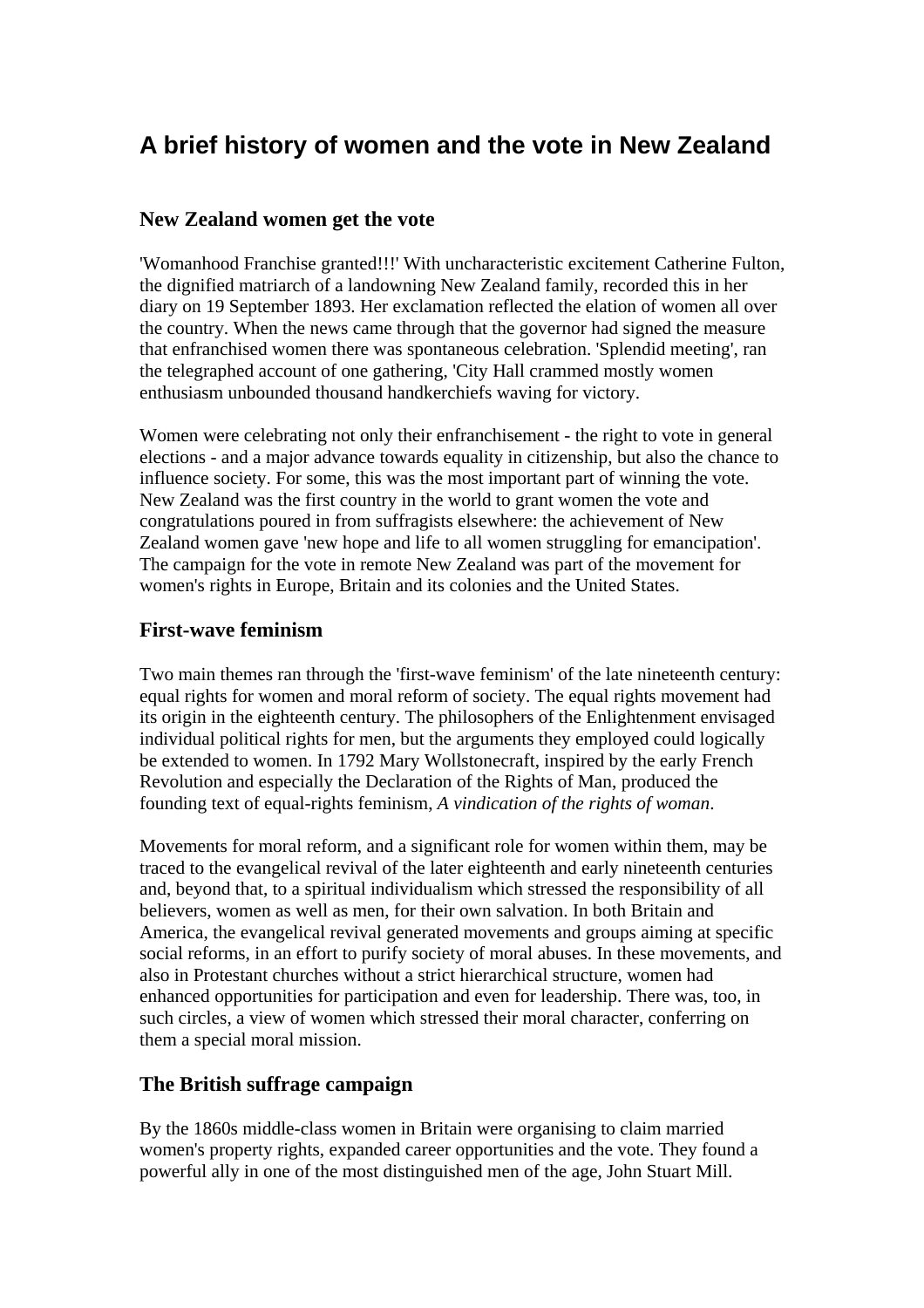Recently elected to the British Parliament, Mill presented a women's petition for suffrage in 1866. He followed this up with a motion to enfranchise women, thereby initiating the first parliamentary debate on the topic. The British suffrage campaign was launched. When in 1869 Mill published *On the subjection of women*, arguing the feminist case in terms of liberal individualism, its impact was immediate and profound, not only in Britain but also in America, Australia and New Zealand.

# **Beginnings of the New Zealand debate**

In 1870 Mill wrote to Mary Müller in Nelson, sending her a copy of his book and congratulating her on the '*excellent* beginning' New Zealand women had made in claiming their rights. Müller's writings as 'Femina' mark the beginning of the women's suffrage movement in New Zealand. The time was right. By the end of the 1860s colonial society had become more settled, prosperous and optimistic. People enjoyed a high standard of living, and a degree of social equality was evidenced — in the case of women — by the self-confident wage bargaining of domestic servants. This was the background to a lively debate in Auckland in 1871–72 when the activist Mary Colclough or 'Polly Plum' — converted to the cause of women's rights, she said, by reading Mill — took on all comers in the columns of the press and in public meetings.

## **Early attempts at legislation**

During the 1870s Mary Müller discreetly continued to promote women's suffrage among the many politicians of her acquaintance. It is probably she who persuaded two key political figures, William Fox and Alfred Saunders, to take it up. Robert Stout, one of the first prominent men to speak publicly on women's suffrage, claimed in 1871 to have been converted by reading Mill's work.

Women ratepayers' voting rights in municipal elections, already recognised in Nelson and Otago, were extended to all the provinces in 1875. It suggests growing support for women's rights as citizens in the wider community during the 1870s: the end of the decade saw the first determined efforts to introduce legislation for the parliamentary franchise. In 1878 and 1879 the temper of the country's lower and upper houses of Parliament — the House of Representatives and the Legislative Council — was notably liberal. In the 1878 session members welcomed an Electoral Bill introduced by Robert Stout, which included a clause to enfranchise women ratepayers. It opened up debate on the whole question. That the bill failed to become law was for reasons quite unconnected with the issue of women's suffrage.

After this encouraging beginning expectations among suffragists were high in 1879: the government was headed by John Hall, a steady friend of women's suffrage, and many members of the previous House had been returned. The Qualification of Electors Bill, which proposed giving women property owners the vote, was introduced. It soon became clear that granting the vote to women ratepayers was no longer acceptable. In 1880 and 1881 further efforts by James Wallis to bring in women's suffrage also failed. The right of married women to their own property was guaranteed in 1884. But the question of the parliamentary vote was set aside until the end of the decade.

## **Developments in the United States**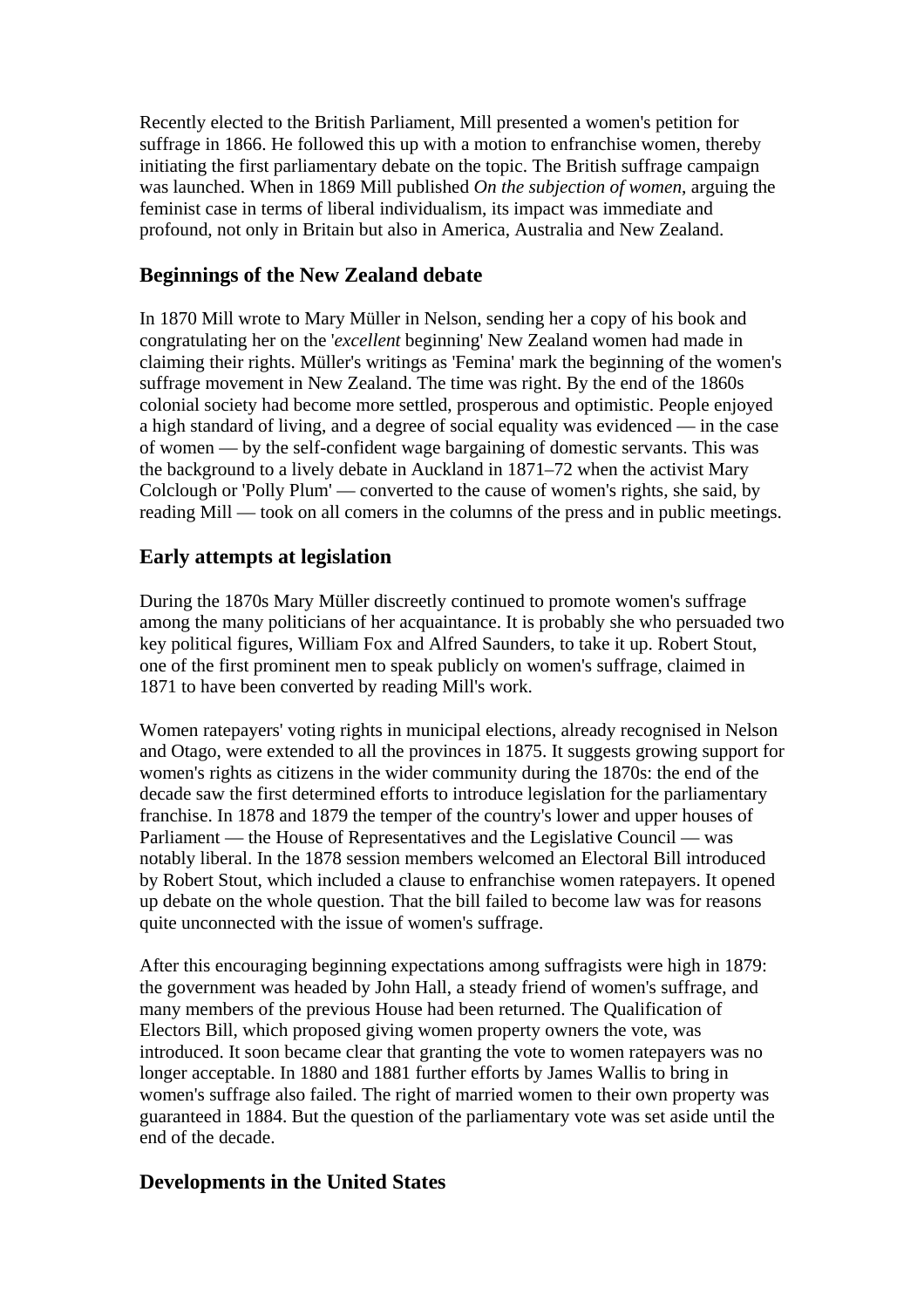By the time it was taken up again the situation had changed. Closer links with the United States (symbolised as well as facilitated by the opening of a steamship mail link between Auckland and San Francisco in 1871) were bringing New Zealand into touch with a society in many ways akin to its own, shaped by immigration rather than emigration: a country where women were still outnumbered by men in the more remote areas; a new world crackling with energy.

Many of the concerns of American women coincided with those of women in New Zealand, notably the widespread abuse of alcohol. The Woman's Christian Temperance Union (WCTU) spread rapidly in America after its foundation in 1874, developing a broad programme of social reform. Its president from 1879, Frances Willard, persuaded members that women should protect their homes and families from liquor by claiming, through the vote, their rightful voice in public affairs. Missionaries of the union were sent abroad in 1885 with this message. Mary Leavitt, who reached Auckland in February, found a receptive audience. Travelling the length of the country, with the assistance of Anne Ward she set up branches of the first national women's organisation in New Zealand, the New Zealand Women's Christian Temperance Union. After eight years it would lead the movement for the enfranchisement of women to a successful conclusion.

## **The Woman's Christian Temperance Union in New Zealand**

Women of New Zealand sprang into action in the suffrage cause. New Zealand was becoming a mature society in terms of gender balance, urbanisation and industrialisation, but in the 1880s the country entered a period of economic recession which would last to the mid 1890s. In the principal towns problems associated with the Old World — poverty, sexual licence and disorder — were being reproduced. Many New Zealand women blamed alcohol for the disorder of society and welcomed a women's organisation that sought to ban it.

As in the United States, the WCTU in New Zealand was divided into departments. Most were devoted to charitable activities, such as running soup kitchens, visiting prisons and hospitals, and youth work. The franchise and legislation department headed the suffrage campaign, and in Kate Sheppard, from 1887, it found an ideal leader: a woman without sectarian narrowness, characterised by judgement, tolerance and charm. Her means of action — pamphlets, letters to the press, talks, personal contact with politicians, petitions — were those of overseas suffrage groups, with whom she maintained regular contact.

The organisation was always limited by lack of funds, but not the least of Kate Sheppard's talents was making a little money go a long way. Writing in the *Prohibitionist*, she kept women up to date not only on the New Zealand suffrage movement but also those in other countries. The campaign was in no way a onewoman operation, but the personal contribution of Kate Sheppard cannot be too heavily stressed.

#### **Further legislative attempts**

Women suffragists in the WCTU sought ties with members of Parliament favourable to their cause. Kate Sheppard found an invaluable ally in the courteous and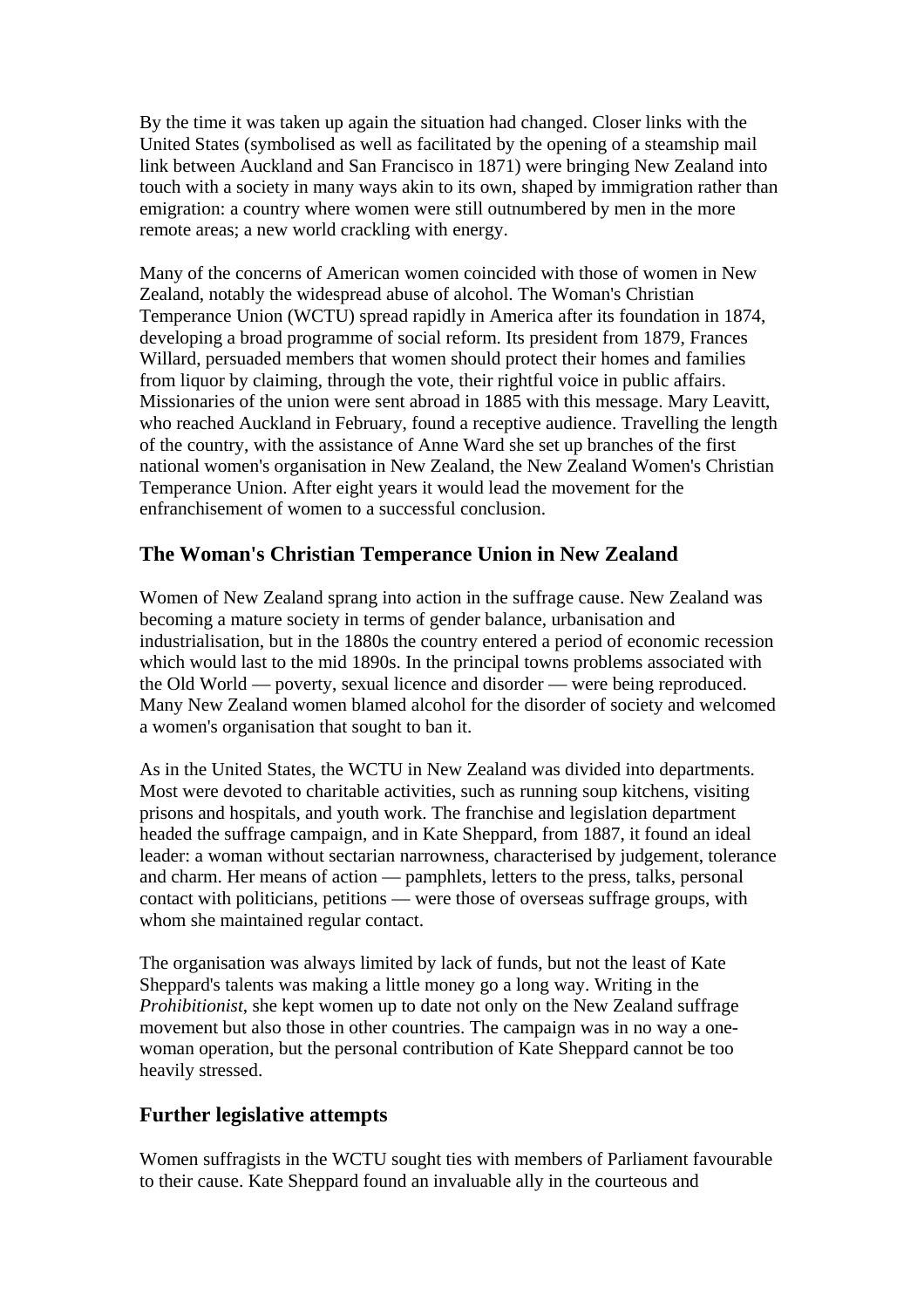punctilious John Hall, who led the pro-suffrage group in Parliament and supported the women suffragists outside. Prospects for the cause looked good under the Stout– Vogel ministry (1884–87), in office when the campaign began. Although the liquor lobby opposed women's suffrage, which it viewed as a temperance plot, both government leaders were favourable to it, as was John Ballance, another key member of the ministry. In 1887 Julius Vogel introduced a Women's Suffrage Bill which included the right to sit in Parliament. Despite the customary jokes and innuendoes about the problems of dealing with ladies in the House, it passed its second-reading vote, only to be defeated at the committee stage by the machinations of its opponents.

It was August 1890 before the matter was raised again. Hall put an unexpected motion in favour of the women's franchise which initiated a full-scale debate, culminating in a division with a majority in favour. But later in the month, both his Women's Franchise Bill and his amendment to the Electoral Bill failed. The Women's Franchise Bill was introduced late in the session and did not receive sufficient support from ministers to make it viable; the amendment to the Electoral Bill was defeated at a vote taken at 2 a.m. when some supporters were absent and others changed sides. Clearly, more pressure on politicians was needed if women's suffrage was to be secured.

## **Early suffrage petitions**

Between 1890 and 1893 the women's suffrage campaign all over New Zealand gained momentum. WCTU women broadened the base of their movement by drawing in nontemperance women, working-class women, the educated élite, and women in more isolated areas. They supported Women's Franchise Leagues, which had no temperance connection, and organised massive petitions, open for signature by all adult women. The debate on women's suffrage was particularly intense in Dunedin where the movement had energetic leaders and organisers in Harriet Morison, Marion Hatton and Helen Nicol. Dunedin canvassers for the suffrage petitions consistently — and by a wide margin — collected more signatures than workers in other centres. Suffragists there were fortunate in having an ideal opponent, a man they could love to hate, in Henry Smith Fish, representative of the liquor trade in Dunedin city and in Parliament — the very stereotype of simplistic anti-suffragism and boorishness.

## **Women's Franchise Leagues**

In April 1892 Nicol, Morison and Hatton organised the first Women's Franchise League, with Anna Stout as nominal president and Hatton as executive president. Morison urged women to support the suffrage campaign because they 'had to obey the same laws as men, had to pay the same taxes as men, and had a right to the same representation.' She travelled to Auckland, helping set up a league there, to which Amey Daldy was elected president. Smaller centres — Gore, Ashburton, Waimate, Feilding, Marton — quickly followed suit. In centres where the WCTU was not actively involved in the suffrage campaign, the franchise leagues were especially important; in Wanganui the league was led by Margaret Bullock and Jessie Williamson. In Christchurch, where there was a substantial group of suffragists of both sexes clustered round the university, the Canterbury Women's Institute, established in September 1892, numbered among its many members Kate Sheppard, Ada Wells, Edith Grossmann and Maud Pember Reeves; unlike the leagues, it accepted men as full members.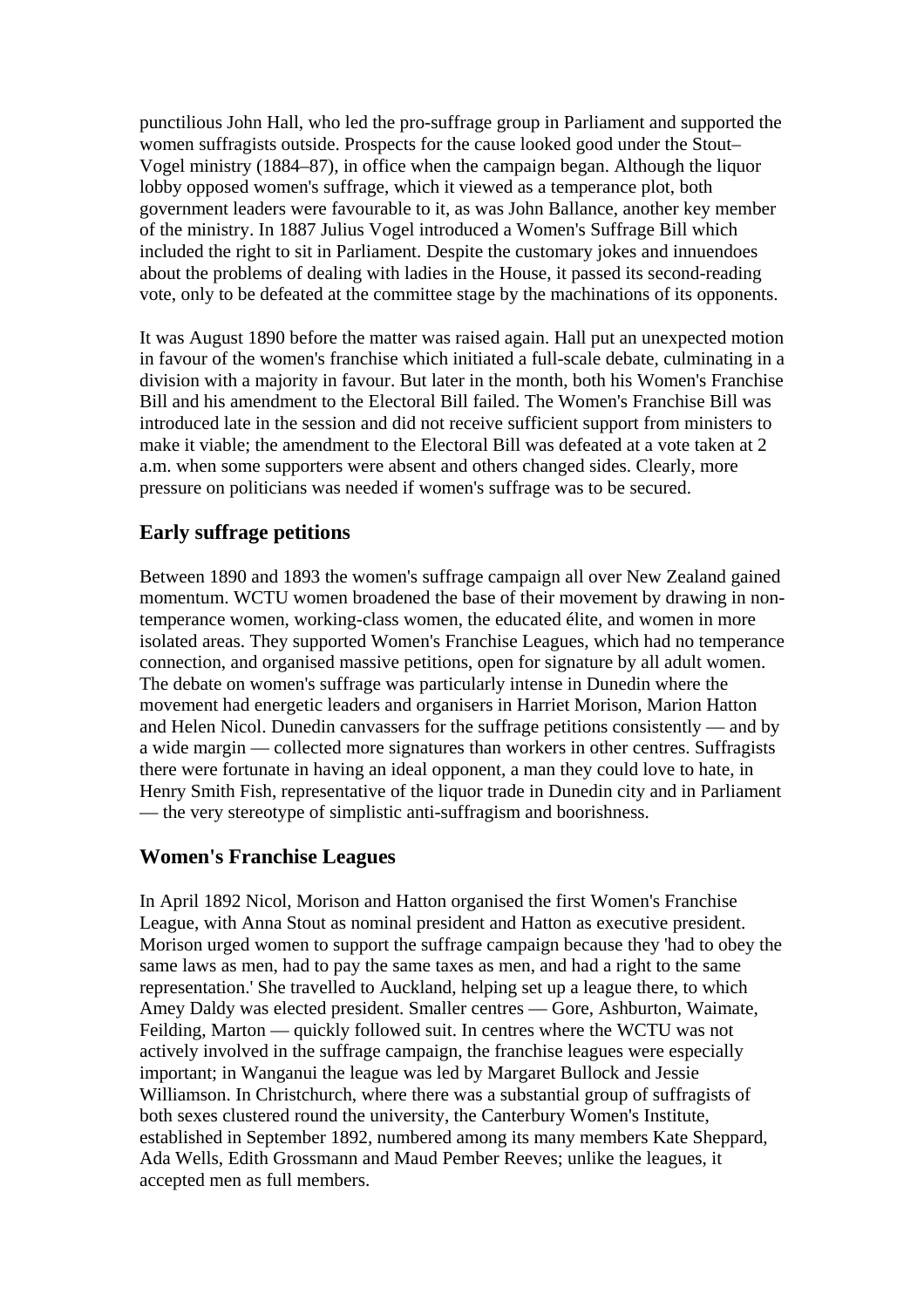## **The anti-suffrage stance**

The success of the suffrage petitions spread panic in the ranks of the liquor lobby, which responded by promoting anti-suffrage petitions in public houses in 1892. In Dunedin, where Henry Fish paid his anti-suffrage canvassers according to the number of signatures obtained, 5000 names were said to have been collected. Fish's credibility suffered when some were found to be fraudulent, and others those of women who had been misled into believing they were supporting women's suffrage.

In Parliament, neither the Liberal nor the opposition leaders would admit to being hostile to women's suffrage, but members held widely differing views about the roles women should play in society. Would the home-loving New Zealand wife be 'unsexed' by participation in politics, her grace and softness lost? Would her husband be less than a man to allow her to participate? Would the reform lead to unthinkable role reversals where wives made the speeches and husbands fried the chops? There were also calculations of political advantage. Some believed women were a radical force; others that they were conservative upholders of traditional values. While their adherence to the temperance cause was applauded in some quarters, it was feared in others. The suffrage issue cut across conventional lines of political allegiance.

## **Political manoeuvres**

There was steady support for the women's cause among Liberal backbenchers, but the attitude of ministers was less than straightforward. Ostensibly in favour of women's suffrage, some ministers quietly joined its opponents on two occasions in 1891. First, John Ballance introduced an Electoral Bill without provision for women's suffrage. When Hall's amendment incorporating it was obstructed by the liquor lobby, three ministers joined the obstruction. Then, after Hall's own Female Suffrage Bill passed its second reading with a majority, the entire cabinet tried to delay its implementation until after the next election. Failing in this, they supported an amendment to allow women to sit in Parliament, in the confident expectation that this would be too much for the Legislative Council. In late September the bill was narrowly defeated there, 17 to 15.

The next year, when another Electoral Bill was introduced, allowing women the right to vote but not to sit in Parliament, it passed smoothly through the lower house. The Legislative Council, however, added an unexpected amendment. Women should enjoy 'electoral rights', that is, the right to a postal vote. The move reflected the opposition's attempt to appeal to country women, who were presumed to be a conservative force. It was too much, an advocate explained, to expect these women to travel several miles in order to vote, if the weather were inclement. On the flimsy grounds that the secrecy of the ballot might be put at risk, the bill was defeated. It is evident, not only that the government negotiator, the shrewd and determined Richard Seddon, was glad of the opportunity to defeat the bill, but also that the government managed to force its backbenchers into line on the vote.

## **The 1893 suffrage petitions and the Electoral Bill**

In 1893 both sides swung into action. Yet another petition, signed this time by nearly 32,000 women — between a fifth and a quarter of the adult female population —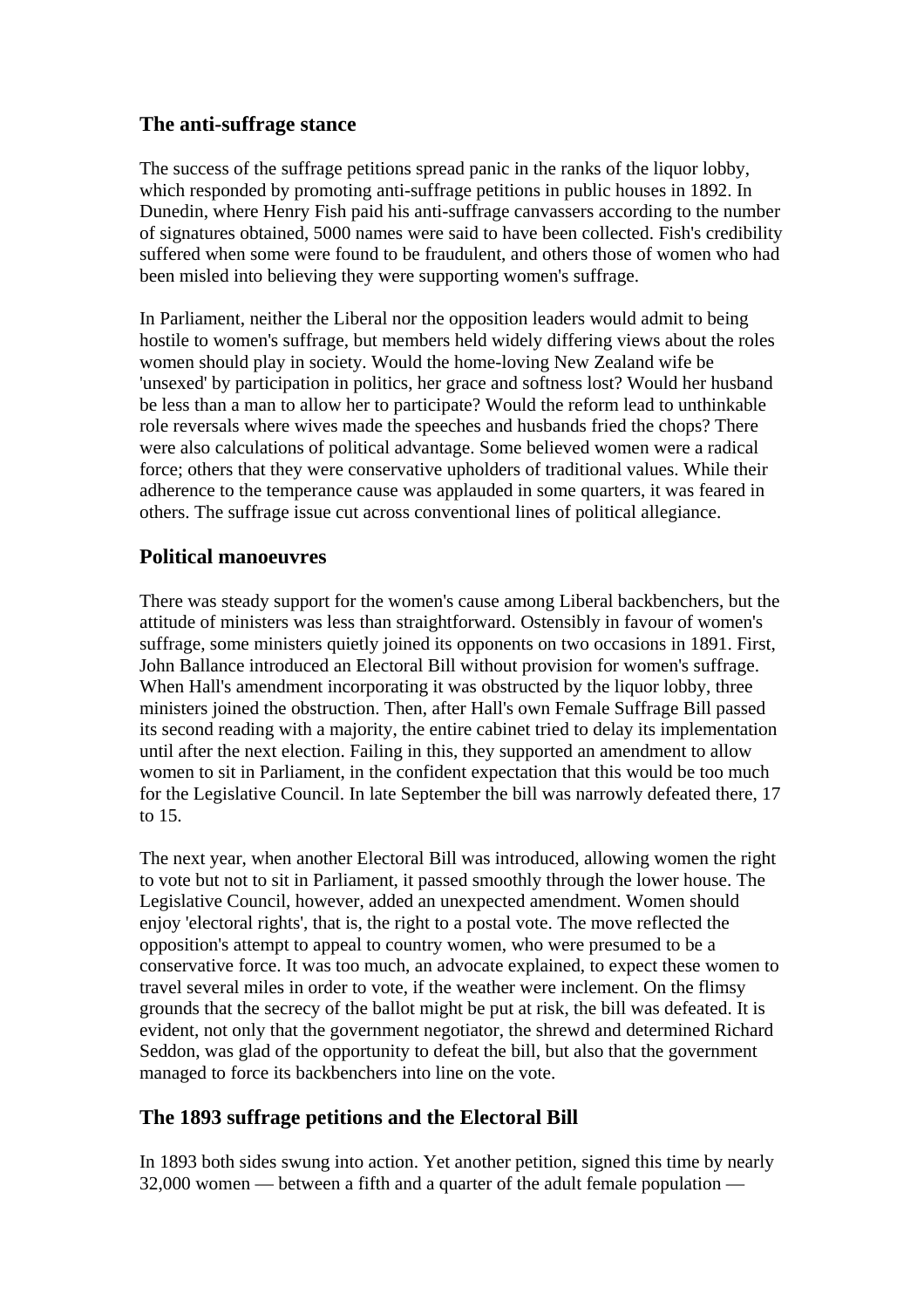urged the adoption of measures to enable women to vote at the next general election, pointing out the 'grievous wrong' of denying women what had already been admitted by Parliament to be a just right. The timing of any change was perceived as crucial by the government. Even Ballance, a friend of suffrage, feared for his party if women were to vote at the coming election. When in April Ballance's death brought Seddon to the premiership suffragists prepared for the worst. However, the government was publicly committed to women's suffrage. After Hall had introduced a further Women's Suffrage Bill, and in the course of its second reading rolled out the 300-yard long compilation of women's petitions, only three members voted against its introduction.

When the government's own Electoral Bill, with a clause on women's suffrage, passed through the lower house an important question was raised. Were Maori women included? Maori women are not recorded as having played a major role in the activities of the WCTU or the franchise leagues, and the issue of their enfranchisement had not been pressed by Maori members. But in 1892–93, at the same time the European women's suffrage movement was reaching a climax, large sections of the Maori community had established their own parliament. In May 1893 Meri Te Tai Mangakahia presented it with a motion to enable women to vote for and sit in it. She based her claim, which was well received, on the experience of Maori women in owning and managing their own land. When it was asked in the House of Representatives whether voting rights should be extended to Maori women, there was a roar of unanimous approval.

## **The final struggle**

Seddon's opposition to the Electoral Bill was concentrated in the upper house, where 12 new councillors, appointed to facilitate government business, played a key role. Although the bill was an important government measure, it was not an issue of confidence and they had not been asked to support it. While the Legislative Council deliberated, therefore, both sides attempted to sway them. Enthusiastic suffrage meetings were held up and down the country. Wavering councillors received encouraging telegrams from the Auckland Franchise League and known supporters were given white camellias for their buttonholes. As the debates moved into the committee stage at the end of August 1893 there was unparalleled interest and excitement throughout the country.

The vote on the third reading was marked by complex manoeuvres on the part of the ministry. It was evident that Council members were almost evenly divided. Seddon realised he needed one more vote to defeat the bill so he telegraphed one of the new councillors to change his vote. The ploy backfired. Angered by Seddon's action, two opposition councillors, who had favoured women's suffrage but only with the safeguard of electoral rights, changed sides and voted in favour. On 8 September the bill was passed 20 to 18. As the *New Zealand Herald* commented, 'it is hardly too much to say that the enfranchisement of the woman has been accomplished by her enemies'. On 11 September Seddon announced to a crowded House and gallery that the government would accept the bill.

Even at this stage the measure was not safe. Eighteen legislative councillors petitioned the new governor, Lord Glasgow, to withhold his consent. Suffragists responded by showering him with telegrams and requests to receive deputations. In Wellington the